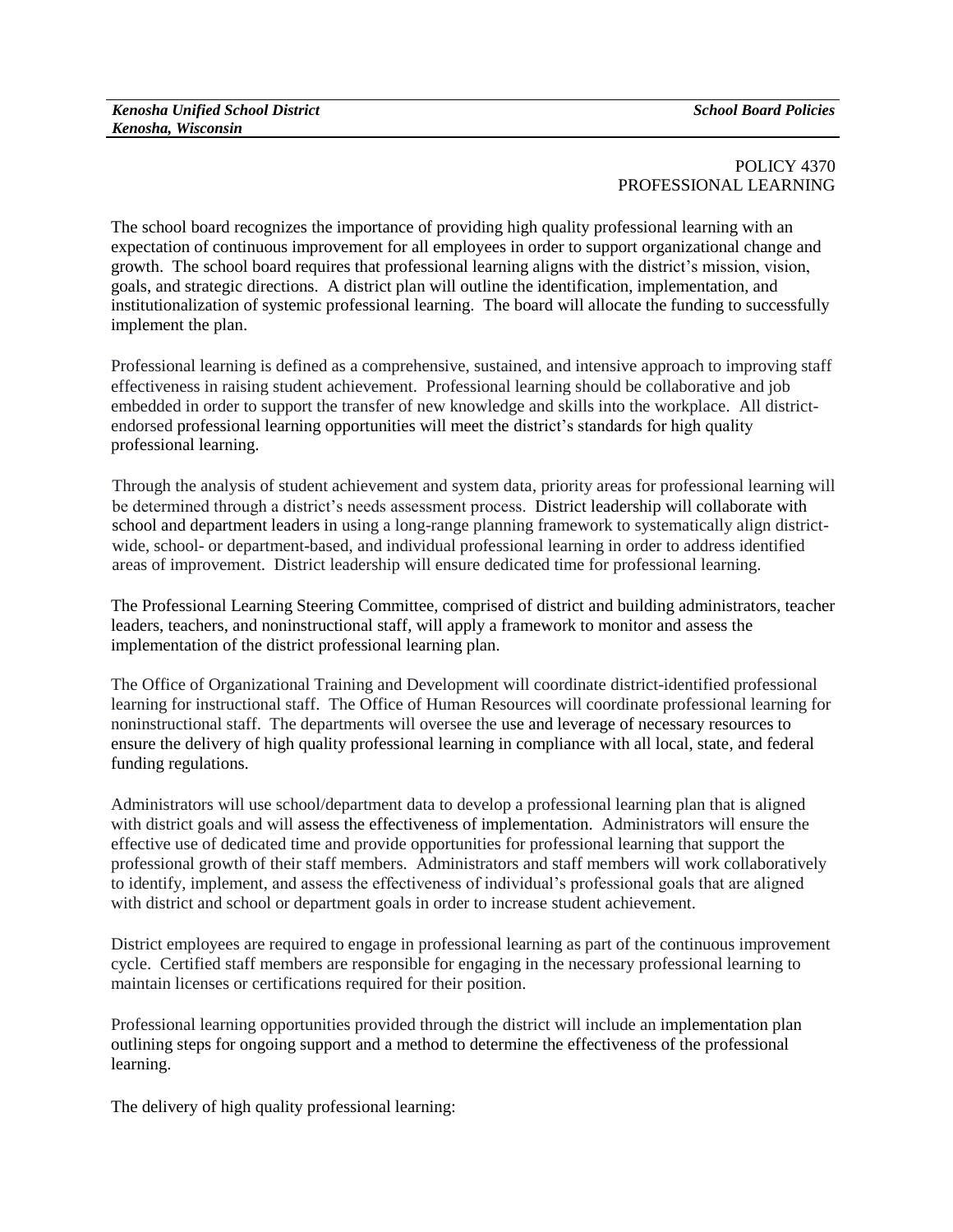POLICY 4370 PROFESSIONAL LEARNING Page 2

- Occurs within learning communities committed to continuous improvement, collective responsibility, and goal alignment.
- Requires skillful leaders who develop capacity, advocate, and create support systems for professional learning.
- Requires prioritizing, monitoring, and coordinating resources for professional learning.
- Uses a variety of sources and types of data to plan, assess, and evaluate professional learning.
- Integrates theories, research, and models of human learning to achieve its intended outcomes.
- Applies research on change and sustaining support for implementation of professional learning for long-term change.
- Aligns its outcomes with employee performance and standards.

(Taken from: [http://learningforward.org/standards-for-professional-learning#.VbACLflViko\)](http://learningforward.org/standards-for-professional-learning#.VbACLflViko)

A professional learning report will be submitted to the board annually by the Office of Organizational Training and Development.

## LEGAL REF.: Wisconsin Statutes

121.02(l)(b) Professional staff development plan required [PI 8.01\(2\)\(b\) Wisconsin Administrative Code \(Professional staff development plan](http://docs.legis.wisconsin.gov/code/admin_code/pi/8/01/2)  [requirements\)](http://docs.legis.wisconsin.gov/code/admin_code/pi/8/01/2) Proposed Amendments to Section 9101 (34) of the Elementary and Secondary Education Act as reauthorized by the No Child Left Behind Act of 2001.

CROSS REF.: Employee Handbook

AFFIRMED: September 24, 1991

REVISED: June 2, 2000 January 29, 2002 September 24, 2002 September 22, 2015 March 28, 2017